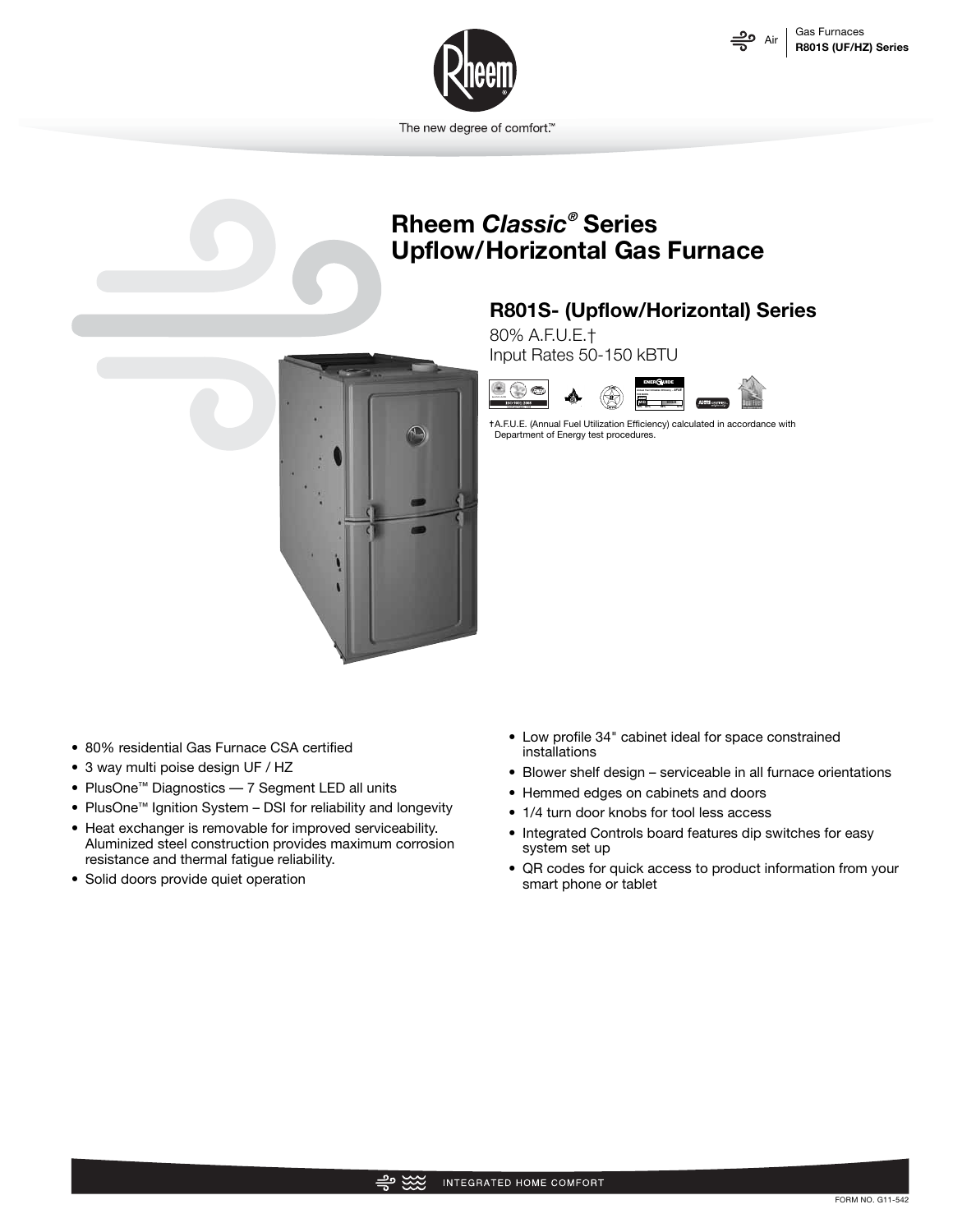## **TABLE OF CONTENTS**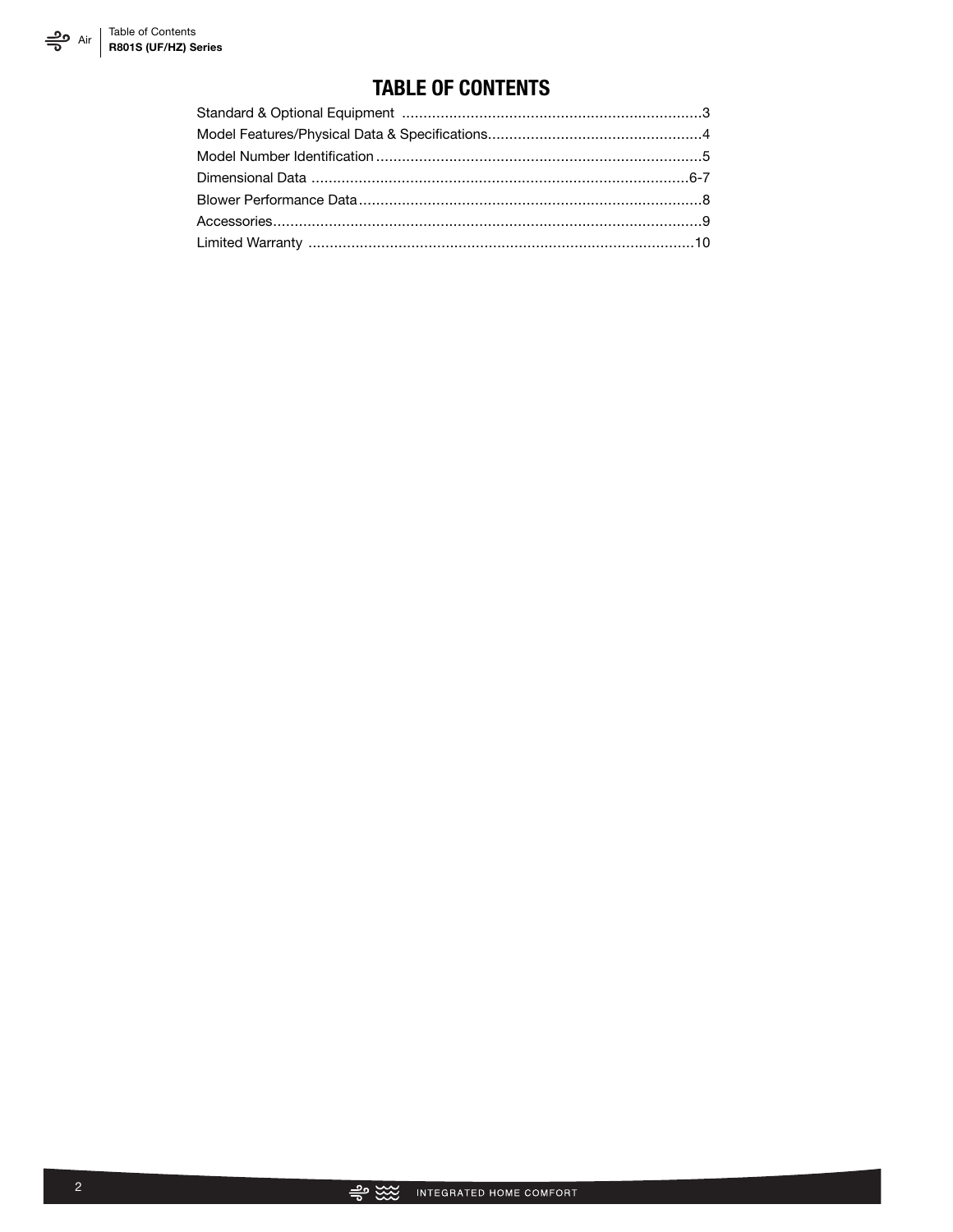



## **STANDARD EQUIPMENT**

Completely assembled and wired; induced draft; pressure switch; redundant main gas control; blower compartment door safety switch; solid state time on/time off blower control; limit control; manual shutoff valve, pressure regulator for natural and L.P. (propane) gas; transformer; direct drive multi-speed blower motor. Furnaces are equipped with cooling/heating relay and transformer (40VA) ready for air conditioning applications. (Please note: a thermostat is not included as standard equipment.) Flame sensor diagnostics.

## **OPTIONAL EQUIPMENT**

Side and bottom filter frame assembly. Return air cabinet for all sizes.

NOTE: Furnace is not listed for use with fuels other than natural or L.P. (propane) gas.

The complete terms of limited and other warranties are available at our sales office, or through local installer.

All models can be converted by a qualified Rheem distributor or local service dealer to use L.P. (propane) gas without changing burners. Factory approved kits must be used to convert from natural to L.P. (propane) gas and may be ordered as optional accessories from a Rheem parts distributor.

For L.P. (propane) operation, refer to Conversion Kit Index Form.

NOTE: For natural and L.P. (propane) gas models, direct spark ignition is 100% safety lockout type.

> **WARNING** THIS FURNACE IS NOT APPROVED OR RECOMMENDED FOR USE IN MOBILE HOMES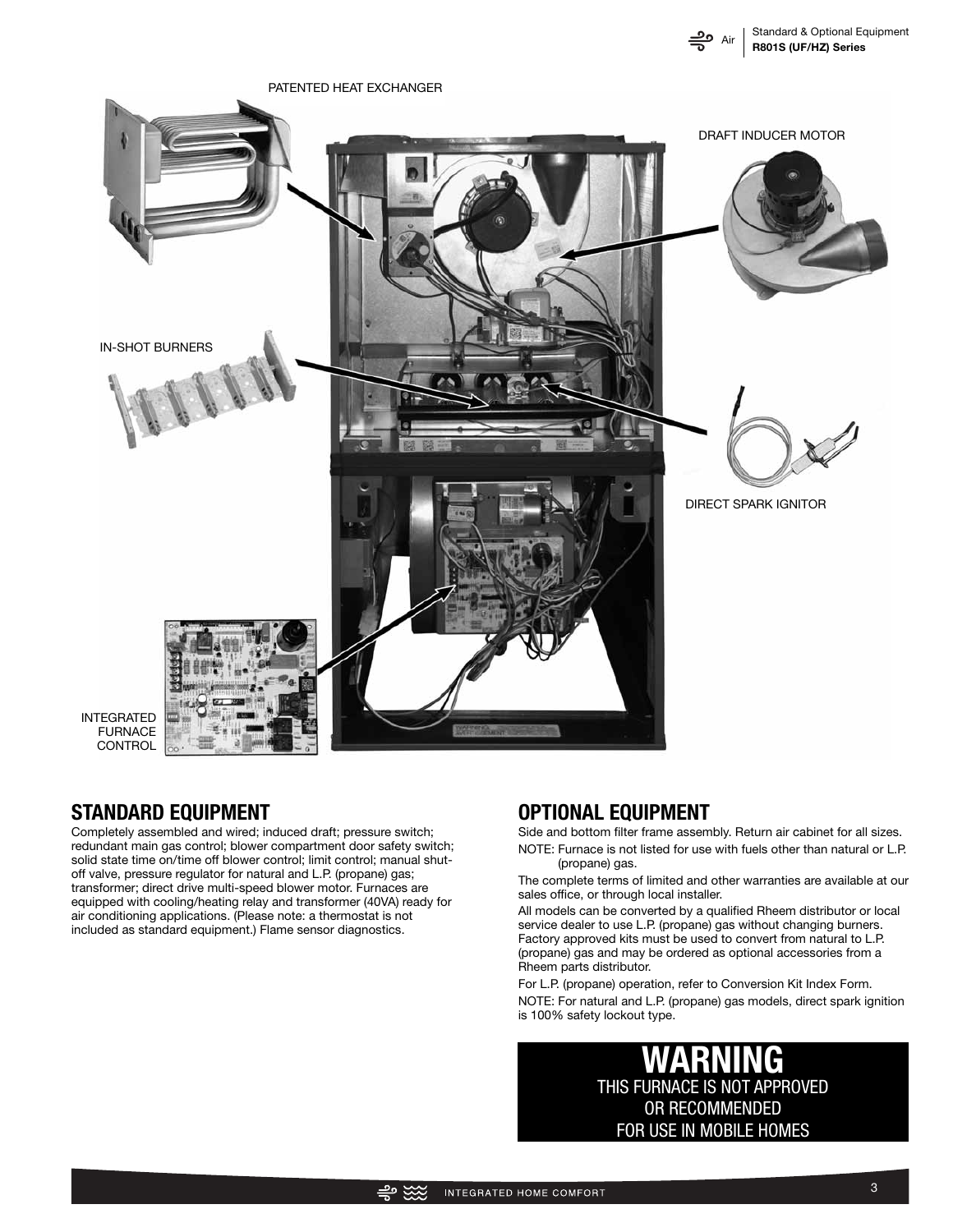

# **Model Features**

- 80% residential Gas Furnace CSA certified
- 3 way multi poise design UF / HZ
- PlusOne™ Diagnostics 7 Segment LED all units
- PlusOne™ Ignition System DSI for reliability and longevity
- Heat exchanger is removable for improved serviceability. Aluminized steel construction provides maximum corrosion resistance and thermal fatigue reliability.
- Solid doors provide quiet operation
- Low profile 34" cabinet ideal for space constrained installations
- Blower shelf design serviceable in all furnace orientations
- Hemmed edges on cabinets and doors
- 1/4 turn door knobs for tool less access
- Integrated Controls board features dip switches for easy system set up
- QR codes for quick access to product information from your smart phone or tablet

## **Physical Data and Specifications**

| <b>MODEL NUMBERS R801S SERIES</b>      | R801SA050314M*A                     | R801SA075417M*A                     | R801SA100521M*A               | R801SA125524M*A                      | R801SA150524M*A               |
|----------------------------------------|-------------------------------------|-------------------------------------|-------------------------------|--------------------------------------|-------------------------------|
| Input-BTU/Hr [kW] ②                    | 50,000 [15]                         | 75,000 [22]                         | 100,000 [29]                  | 125,000 [37]                         | 150,000 [44]                  |
| Heating Capacity BTU/Hr [kW] ①         | 40,000 [12]                         | 60,000 [18]                         | 80,000 [23]                   | 100,000 [29]                         | 120,000 [32]                  |
| Heat Ext. Static Pressure [kPa]        | $.10$ [.025]                        | $.12$ [.029]                        | $.15$ [.037]                  | $.20$ $[.05]$                        | $.20$ [.05]                   |
| Blower ( $D \times W$ ) [mm]           | $11 \times 6$<br>$[279 \times 152]$ | $11 \times 7$<br>$[279 \times 178]$ | $11 \times 10$<br>[279 x 254] | $11 \times 10$<br>$[279 \times 254]$ | $11 \times 10$<br>[279 x 254] |
| Motor H.P.-Speed-<br>PSC Type [W]      | $1/3 - 4 - PSC$<br>[248]            | $1/2 - 4 - PSC$<br>[373]            | $1/2 - 4 - PSC$<br>[373]      | $3/4 - 4 - PSC$<br>[560]             | $3/4 - 4 - PSC$<br>$[560]$    |
| Motor Full Load Amps                   | 5.7                                 | 7.8                                 | 7.5                           | 8.4                                  | 9.3                           |
| <b>Heating Speed</b>                   | Med-Low                             | Med-High                            | Med-Low                       | Med-High                             | Med-High                      |
| <b>Cooling Speed</b>                   | High                                | High                                | High                          | High                                 | High                          |
| Cooling CFM @ Rating Point<br>[L/s]    | 1250<br>[590]                       | 1650<br>[780]                       | 1800<br>$[850]$               | 1750<br>$[825]$                      | 1900<br>[900]                 |
| Max. E.S.P. (In. W.C.) [kPa]           | $0.8$ [.20]                         | $0.8$ [.20]                         | $0.8$ [.20]                   | $0.8$ [.20]                          | $0.8$ [.20]                   |
| Temperature Rise Range °F<br>[°C]      | $25 - 55$<br>$[13.9 - 30.6]$        | $25 - 55$<br>$[13.9 - 30.6]$        | $35 - 65$<br>$[19.4 - 36.1]$  | $35 - 65$<br>$[19.4 - 36.1]$         | 45-75<br>$[25 - 41.7]$        |
| Max. Outlet Air Temp. °F<br>[°C]       | 155<br>[68.3]                       | 155<br>[68.3]                       | 180<br>[82.2]                 | 165<br>[73.8]                        | 190<br>[87.7]                 |
| Approx. Shipping Weight (Lbs.)<br>[kg] | 85<br>[39]                          | 105<br>[48]                         | 115<br>$[52]$                 | 140<br>[63]                          | 150<br>[68]                   |
| AFUE <sub>1</sub>                      | 80.0%                               | 80.0%                               | 80.0%                         | 80.0%                                | 80.0%                         |

NOTES: All models are 115V, 60HZ, 1 Ph. Gas connection size for all models is 1/2" [12 mm] N.P.T.

➀ In accordance with D.O.E. test procedures.

➁ See Conversion Kit Index Form for high altitude derate.

 $* S =$  Standard,  $X =$  Low Nox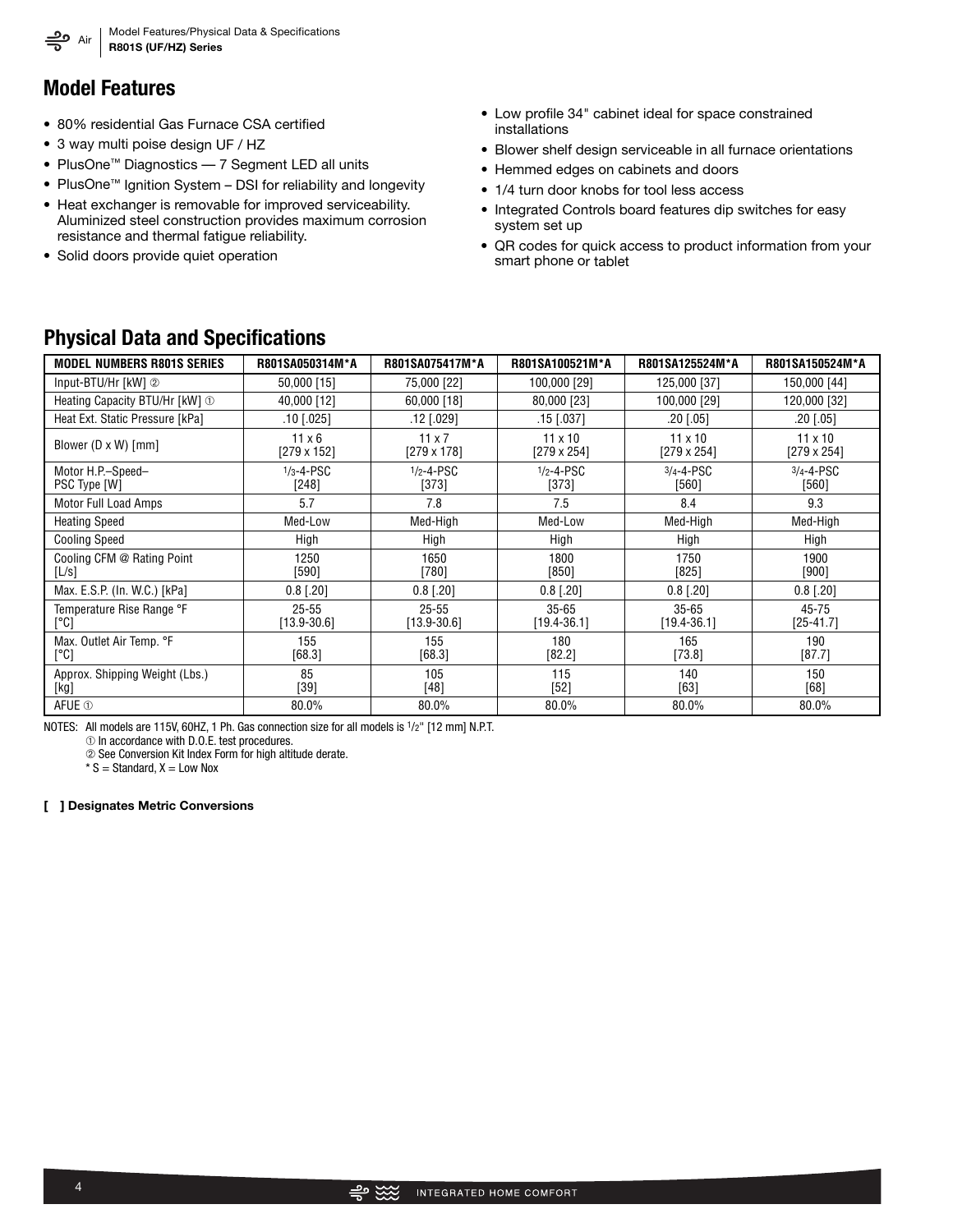# **Model Number Identification**

| R     | $\frac{80}{1}$     |                  | s         | ≜                                                 | 075                                                                                                                                        | 4                                                                    | 17                                                                            | Μ           | s                               | $\overline{A}$                                          |
|-------|--------------------|------------------|-----------|---------------------------------------------------|--------------------------------------------------------------------------------------------------------------------------------------------|----------------------------------------------------------------------|-------------------------------------------------------------------------------|-------------|---------------------------------|---------------------------------------------------------|
| Rheem | $80 =$<br>80% AFUE | $=$ Single Stage | $S = PSC$ | <b>Design Series</b><br>Standard $A = 1st Design$ | Input<br>BTU/HR [kW]<br>$050 = 50,000$ [15]<br>$075 = 75,000$ [22]<br>$100 = 100,000$ [29]<br>$125 = 125,000$ [37]<br>$150 = 150,000$ [44] | $3 = Up to$<br>3 Ton<br>$4 = Up to$<br>4 Ton<br>$5 = Up to$<br>5 Ton | Cabinet<br>Width<br>$14 = 14"$<br>$17 = 17.5$ "<br>$21 = 21"$<br>$24 = 24.5"$ | $M = Multi$ | $X = Low NOx$<br>$S = Standard$ | Revision-<br>Marketing<br>$(A - First Time$<br>Release) |

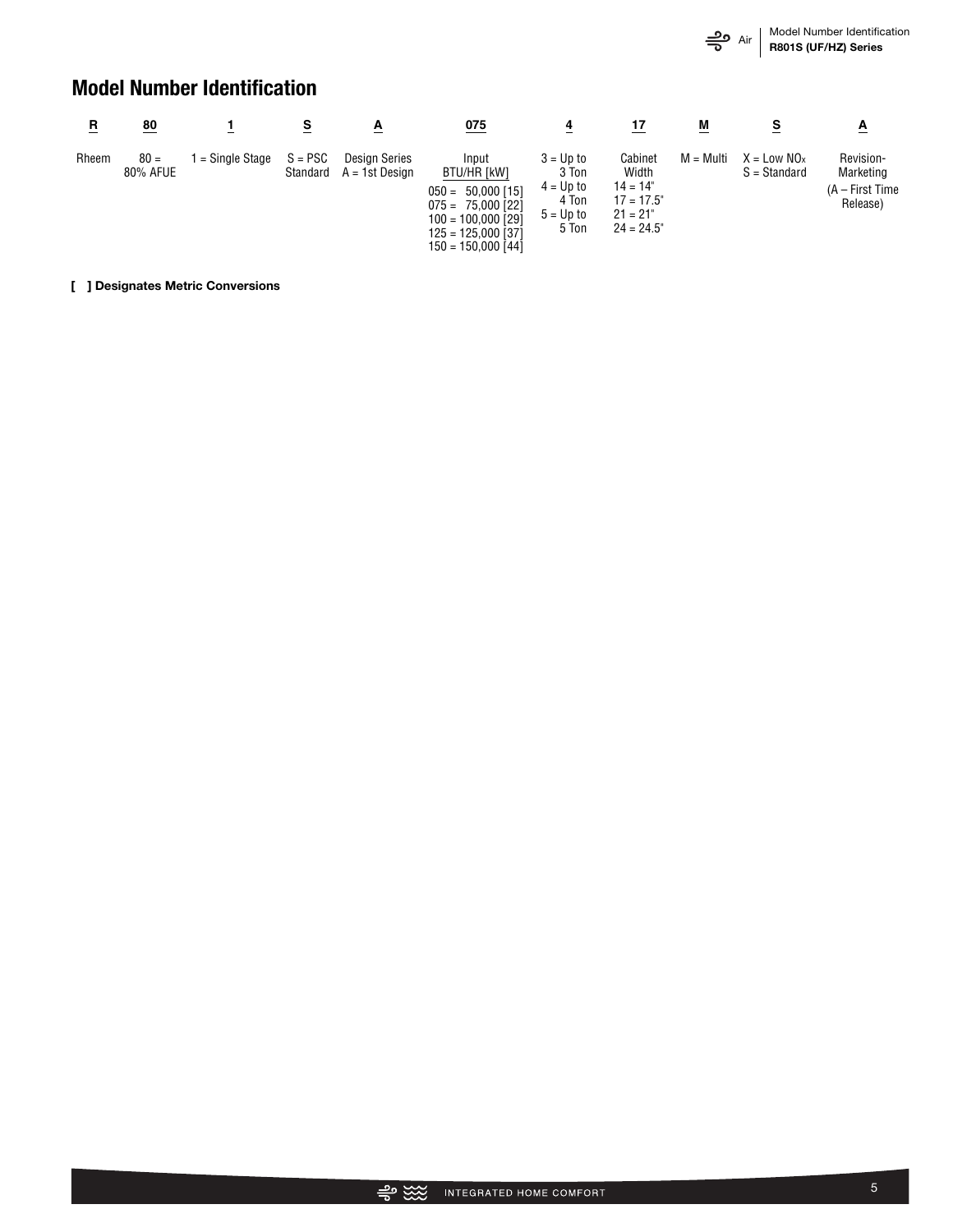

# **Upflow Application**





**Illustration** ST-A1220-04-00 FIGURE 1

### **Dimensional Data: Upflow Model**

| <b>MODEL</b> |             |               |             |               |             | <b>REDUCED CLEARANCE (IN.) [mm]</b> |                            |                        |             |      |              | <b>SHIP</b>              |                      |
|--------------|-------------|---------------|-------------|---------------|-------------|-------------------------------------|----------------------------|------------------------|-------------|------|--------------|--------------------------|----------------------|
| R801S-       | A           | В             | r<br>u      |               |             |                                     | <b>LEFT</b><br><b>SIDE</b> | RIGHT<br><b>SIDE</b>   | <b>BACK</b> | TOP  | <b>FRONT</b> | <b>VENT</b>              | WGTS.<br>(LBS.) [kg] |
| 050          | [356]<br>14 | 1227/32 [326] | 105/8 [270] | ⊕             | 111/2 [292] | $17/8$ [48]                         | 0                          | 4 [102] $\circledcirc$ |             | [25] | 3[76]        | $6$ [152] $\circledcirc$ | 85 [38.6]            |
| 075          | 171/2 [445] | 1611/32 [415] | 123/8 [314] | $^{\circ}$    | [381<br>15  | $2^{1/2}$ [64]                      |                            | $[76]$ ②<br>3          |             | [25] | 3[76]        | 6 $[152]$ 3              | 105 [47.6]           |
| 100          | [533]<br>21 | 1927/32 [504] | 141/8 [359] | $^{\circ}$    | 181/2 [470] | $2^{1/2}$ [64]                      |                            |                        |             | [25] | 3[76]        | 6 $[152]$ 3              | 120 [54.4]           |
| 125          | 241/2 [622] | 2311/32 [593] | 157/8 [403] | $\circled{1}$ | [559]<br>22 | $2^{1/2}$ [64]                      |                            |                        |             | [25] | 3 [76]       | 6 $[152]$ 3              | 140 [63.5]           |
| 150          | 241/2 [622] | 2311/32 [593] | 157/8 [403] | $\circ$       | [559]<br>22 | $2^{1/2}$ [64]                      | 0                          |                        |             | [25] | 3[76]        | 6 $[152]$ 3              | 150 [68]             |

NOTES: ➀ May require a 3" [76 mm] to 4" [102 mm] or 3" [76 mm] to 5" [127 mm] adapter. 4" adapter included with (-)801P units.

➁ May be 0" [0 mm] with type B vent.

➂ May be 1" [25 mm] with type B vent.

**Furnaces must be vented in accordance with the National Fuel Gas Code, ANSI Z223.1 and/or Can/CGA-B149 Installation Codes and in accordance with local codes.**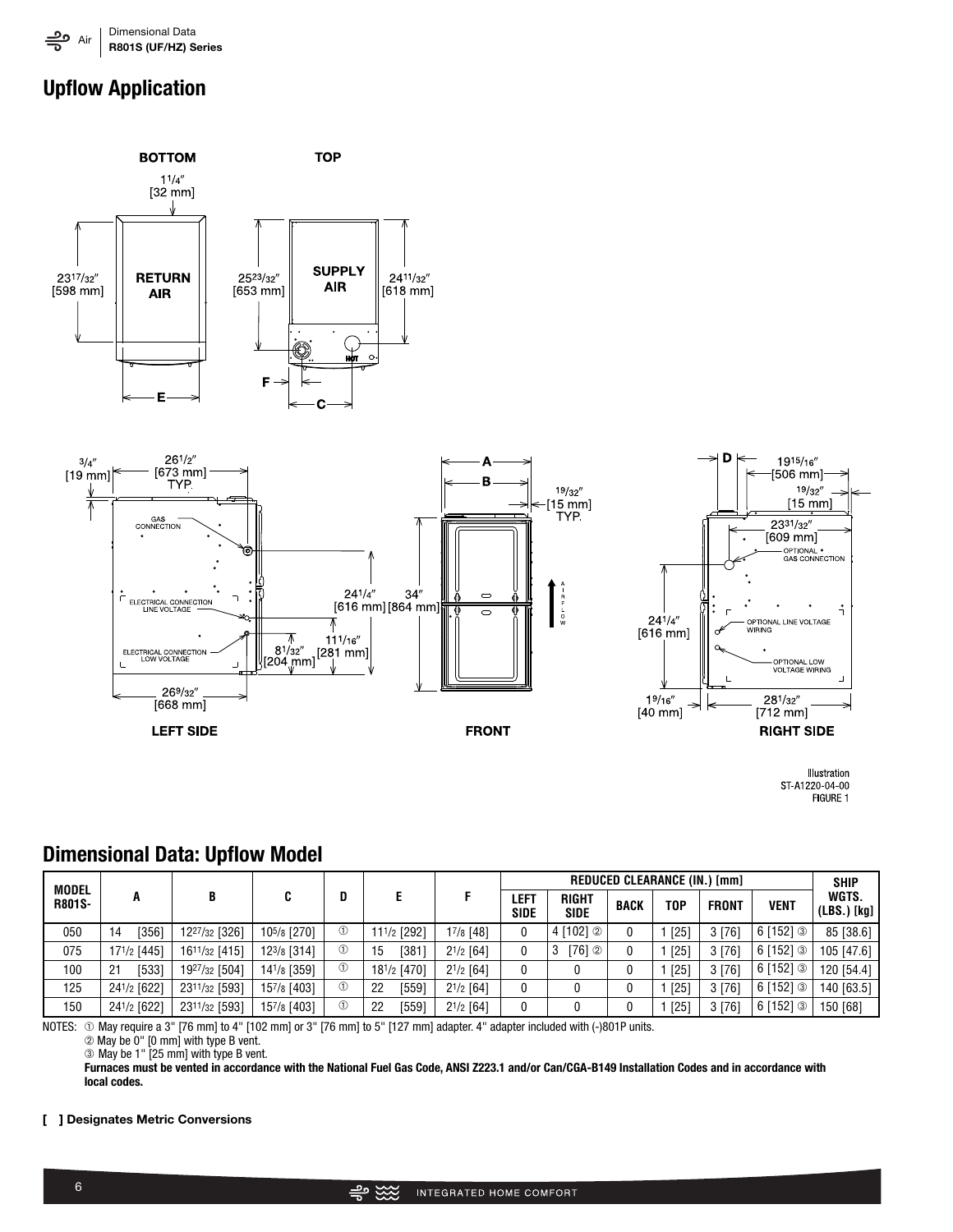## **Horizontal Application**



#### **Dimensional Data: Horizontal Model**

| <b>MODEL</b> |             |               |             |               |             |                |                            |                             |             | <b>REDUCED CLEARANCE (IN.) [mm]</b> |              |             | <b>SHIP</b>          |
|--------------|-------------|---------------|-------------|---------------|-------------|----------------|----------------------------|-----------------------------|-------------|-------------------------------------|--------------|-------------|----------------------|
| R801S-       | A           | B             | C           |               |             |                | <b>LEFT</b><br><b>SIDE</b> | <b>RIGHT</b><br><b>SIDE</b> | <b>BACK</b> | T <sub>0</sub> P                    | <b>FRONT</b> | <b>VENT</b> | WGTS.<br>(LBS.) [kg] |
| 050          | 13561<br>14 | 1227/32 [326] | 105/8 [270] | $^{\circ}$    | 111/2 [292] | 17/8 [48]      |                            | 4 [102] $\circledcirc$      | 0           | [25]                                | 3 [76]       | 6 [152] ③   | 85 [38.6]            |
| 075          | 171/2 [445] | 1611/32 [415] | 123/8 [314] | $^{\circ}$    | [381<br>15  | $2^{1/2}$ [64] |                            | $[76]$ ②                    |             | [25]                                | 3 [76]       | 6 $[152]$ 3 | 105 [47.6]           |
| 100          | [533]<br>21 | 1927/32 [504] | 141/8 [359] | $^{\circ}$    | 181/2 [470] | $2^{1/2}$ [64] |                            |                             | 0           | [25]                                | 3 [76]       | 6 $[152]$ 3 | 120 [54.4]           |
| 125          | 241/2 [622] | 2311/32 [593] | 157/8 [403] | $\circled{1}$ | [559]<br>22 | $2^{1/2}$ [64] |                            |                             | 0           | [25]                                | 3 [76]       | 6 $[152]$ 3 | 140 [63.5]           |
| 150          | 241/2 [622] | 2311/32 [593] | 157/8 [403] | $\circled{1}$ | [559]<br>22 | $2^{1/2}$ [64] |                            |                             | 0           | [25]                                | 3 [76]       | 6 $[152]$ 3 | 150 [68]             |

NOTES: ➀ May require a 3" [76 mm] to 4" [102 mm] or 3" [76 mm] to 5" [127 mm] adapter. 4" adapter included with (-)801P units.

➁ May be 0" [0 mm] with type B vent.

➂ May be 1" [25 mm] with type B vent.

**Furnaces must be vented in accordance with the National Fuel Gas Code, ANSI Z223.1 and/or Can/CGA-B149 Installation Codes and in accordance with local codes.**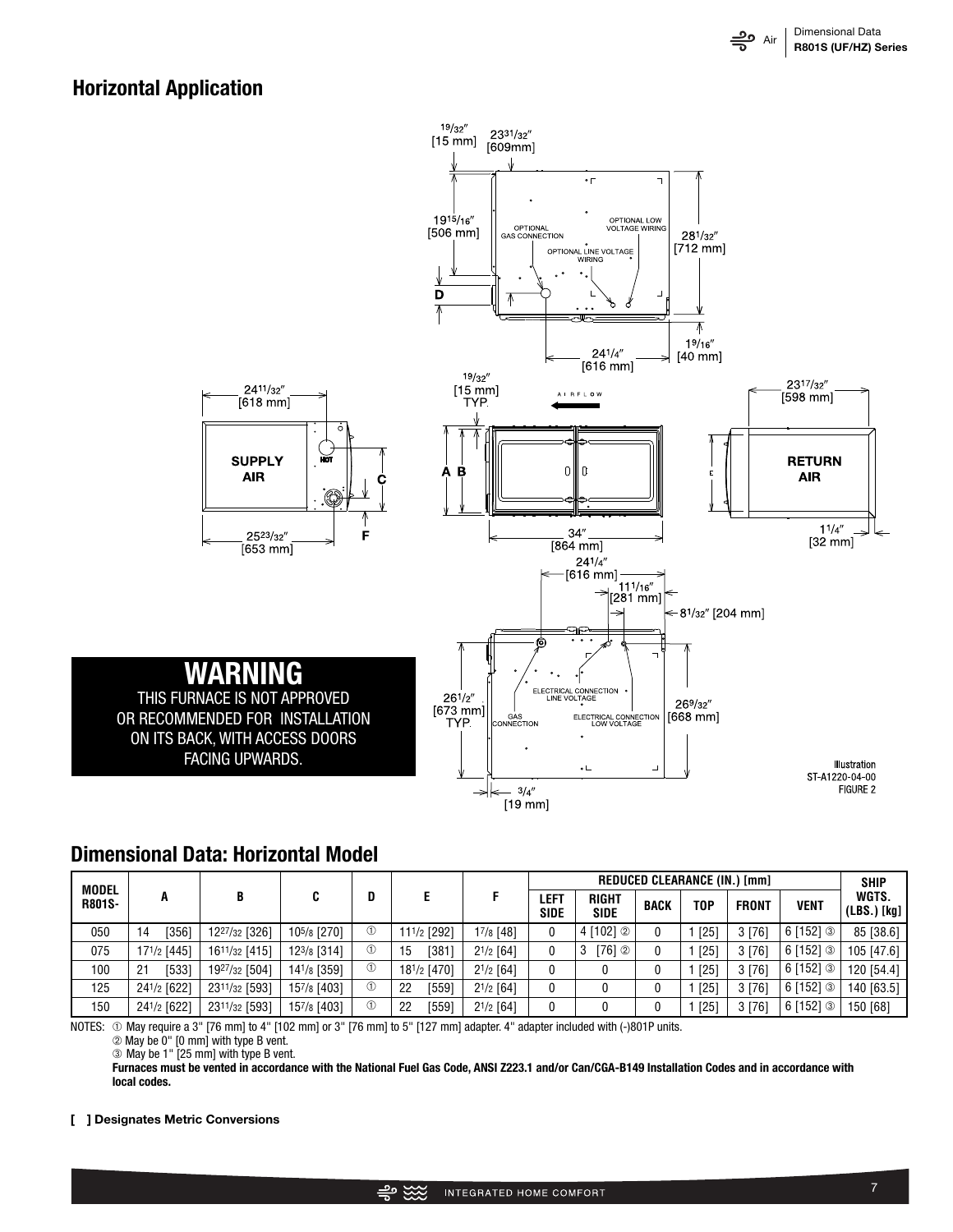# **Blower Performance Data**

| <b>MODEL</b>      | MOTOR H.P. [W]<br><b>BLOWER SIZE</b> | <b>SPEED</b><br>TAP | <b>CFM [L/s] AIR DELIVERY</b><br><b>EXTERNAL STATIC PRESSURE INCHES WATER COLUMN [kPa]</b> |             |             |             |             |             |             |             |
|-------------------|--------------------------------------|---------------------|--------------------------------------------------------------------------------------------|-------------|-------------|-------------|-------------|-------------|-------------|-------------|
|                   | IN [mm]                              |                     | $0.1$ [.02]                                                                                | $0.2$ [.05] | $0.3$ [.07] | $0.4$ [.10] | $0.5$ [.12] | $0.6$ [.15] | $0.7$ [.17] | $0.8$ [.19] |
|                   | 1/3 [249]                            | Low                 | 823                                                                                        | 803         | 787         | 732         | 718         | 691         | 651         | 593         |
| (-)801SA050314M*A | $11 \times 6$                        | Med. Lo             | 1030                                                                                       | 1018        | 1006        | 976         | 929         | 897         | 850         | 808         |
|                   | $[279 \times 152]$                   | Med. Hi             | 1129                                                                                       | 1132        | 1112        | 1087        | 1054        | 1028        | 971         | 919         |
|                   |                                      | High                | 1361                                                                                       | 1353        | 1331        | 1297        | 1264        | 1232        | 1164        | 1117        |
|                   | $1/2$ [373]                          | Low                 | 1229                                                                                       | 1200        | 1181        | 1155        | 1120        | 1078        | 1013        | 970         |
| (-)801SA075417M*A | $11 \times 7$                        | Med. Lo             | 1308                                                                                       | 1267        | 1266        | 1233        | 1204        | 1176        | 1113        | 1062        |
|                   | $[279 \times 178]$                   | Med. Hi             | 1553                                                                                       | 1542        | 1516        | 1491        | 1451        | 1417        | 1358        | 1306        |
|                   |                                      | High                | 1969                                                                                       | 1924        | 1893        | 1840        | 1803        | 1728        | 1657        | 1570        |
|                   | 1/2 [373]                            | Low                 | 1209                                                                                       | 1182        | 1131        | 1112        | 1051        | 976         | 929         | 867         |
| (-)801SA100521M*A | $11 \times 10$                       | Med. Lo             | 1438                                                                                       | 1420        | 1386        | 1350        | 1320        | 1293        | 1248        | 1186        |
|                   | $[279 \times 254]$                   | Med. Hi             | 1902                                                                                       | 1883        | 1844        | 1817        | 1753        | 1700        | 1636        | 1547        |
|                   |                                      | High                | 2071                                                                                       | 2037        | 2001        | 1962        | 1905        | 1856        | 1807        | 1709        |
|                   |                                      | Low                 | 1358                                                                                       | 1354        | 1331        | 1301        | 1250        | 1224        | 1154        | 1089        |
| (-)801SA125524M*A | 3/4 [559]<br>$11 \times 10$          | Med. Lo             | 1541                                                                                       | 1517        | 1476        | 1453        | 1416        | 1371        | 1339        | 1277        |
|                   | $[279 \times 254]$                   | Med. Hi             | 1799                                                                                       | 1774        | 1746        | 1712        | 1691        | 1629        | 1554        | 1495        |
|                   |                                      | High                | 2015                                                                                       | 1989        | 1929        | 1902        | 1862        | 1815        | 1742        | 1665        |
|                   |                                      | Low                 | 1411                                                                                       | 1395        | 1370        | 1334        | 1310        | 1252        | 1220        | 1150        |
| (-)801SA150524M*A | 3/4 [559]<br>$11 \times 10$          | Med. Lo             | 1606                                                                                       | 1579        | 1569        | 1537        | 1499        | 1468        | 1407        | 1346        |
|                   |                                      | Med. Hi             | 1889                                                                                       | 1891        | 1849        | 1828        | 1764        | 1717        | 1659        | 1609        |
|                   | $[279 \times 254]$                   | High                | 2178                                                                                       | 2160        | 2105        | 2067        | 2024        | 1976        | 1916        | 1832        |

**Note:** Bold data is factory heating tap.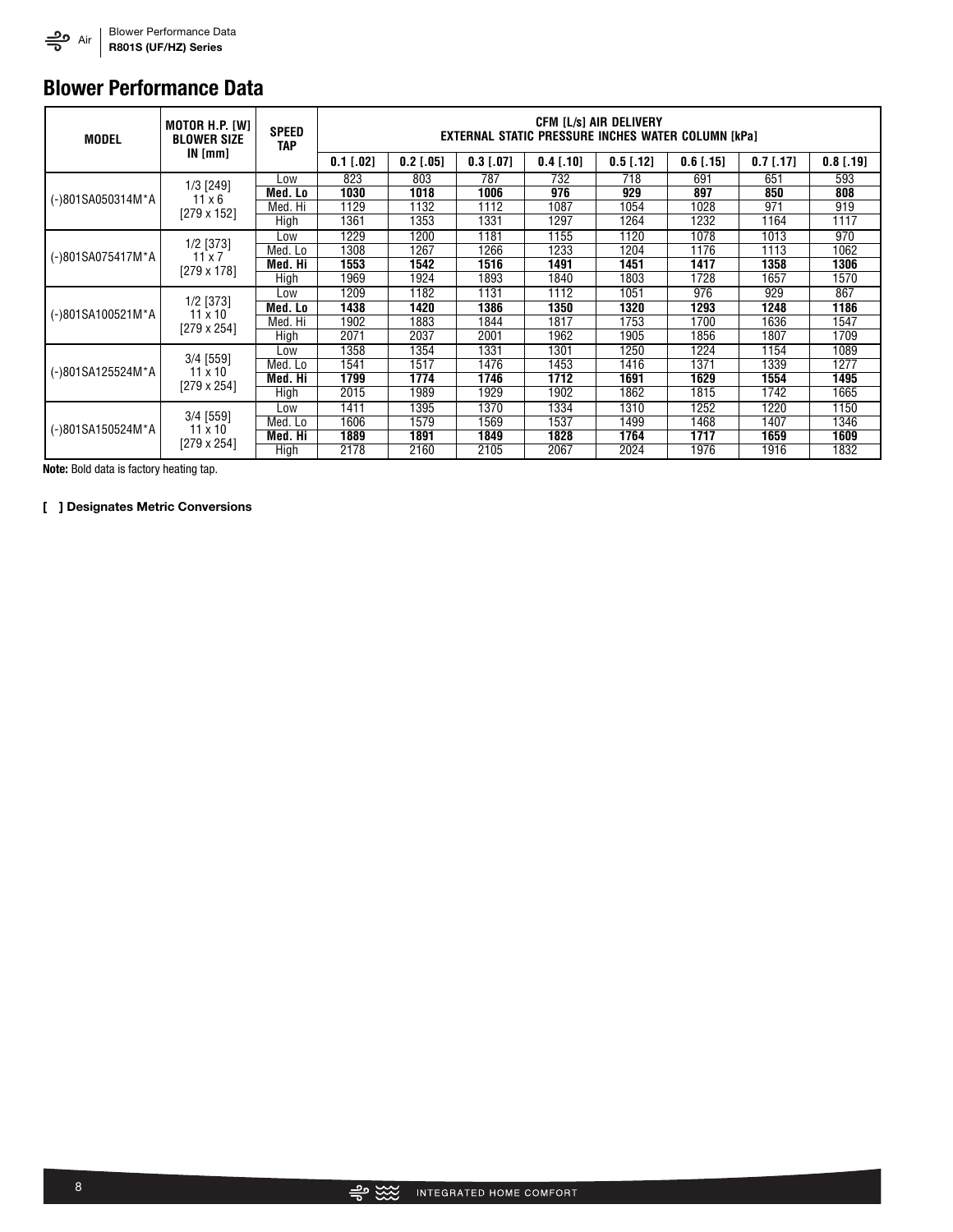

#### **SIDE RETURN FILTER RACK:** RXGF-CD **BOTTOM RETURN FILTER RACK FOR UPFLOW APPLICATION:** RXGF-CB

|              | <b>FILTER RACK FILTER SIZES* INCHES [mm]</b> |                                           |  |  |  |  |  |  |
|--------------|----------------------------------------------|-------------------------------------------|--|--|--|--|--|--|
| <b>MODEL</b> | <b>RXGF-CB</b><br>(UPFLOW/<br>HORIZONTAL)    | RXGF-CD<br>(UPFLOW)<br><b>SIDE RETURN</b> |  |  |  |  |  |  |
| R801SA050    | $12^{1/4}$ x 25<br>$[311 \times 635]$        | $15^{3}/4 \times 25$<br>[400 x 635]       |  |  |  |  |  |  |
| R801SA075    | $15^{3}/4 \times 25$<br>$[400 \times 635]$   | $15^{3}/4 \times 25$<br>[400 x 635]       |  |  |  |  |  |  |
| R801SA100    | 191/ <sub>4</sub> x 25<br>$[489 \times 635]$ | $15^{3/4} \times 25$<br>[400 x 635]       |  |  |  |  |  |  |
| R801SA125    | $22^{3/4} \times 25$<br>[578 x 635]          | $15^{3/4} \times 25$<br>[400 x 635]       |  |  |  |  |  |  |
| R801SA150    | $22^{3/4} \times 25$<br>[578 x 635]          | $15^{3}/4 \times 25$<br>1400 x 6351       |  |  |  |  |  |  |

## **INDOOR COIL CASINGS**

| <b>MODEL</b><br><b>NUMBER</b> |
|-------------------------------|
| RXBC-D14AI                    |
| RXBC-D17AI                    |
| RXBC-D21AI                    |
| RXBC-D21BI                    |
| RXBC-D24AI                    |

#### **WARNING: IMPORTANT NOTICE**

A SOLID METAL BASE PLATE (SEE TABLE) MUST BE IN PLACE WHEN THE FURNACE IS INSTALLED WITH SIDE AIR RETURN DUCTS. FAILURE TO INSTALL A BASE PLATE COULD CAUSE PRODUCTS OF COMBUSTION TO BE CIRCULATED INTO THE LIVING SPACE AND CREATE POTENTIALLY HAZARDOUS CONDITIONS.

| <b>FURNACE</b><br><b>WIDTH</b><br>IN. [mm] | <b>SOLID BOTTOM</b><br>KIT NO. | <b>BASE</b><br><b>PLATE NO.</b> | <b>BASE</b><br><b>PLATE SIZE</b><br>IN. [mm] |
|--------------------------------------------|--------------------------------|---------------------------------|----------------------------------------------|
| [356]<br>14                                | RXGB-D14                       | AE-61874-01                     | 115/8 x 239/16 [295 x 598]                   |
| 17 <sup>1</sup> / <sub>2</sub> [445]       | RXGB-D17                       | AE-61874-02                     | 151/8 x 239/16 [384 x 598]                   |
| [533]<br>21                                | RXGB-D21                       | AE-61874-03                     | 185/8 x 239/16 [473 x 598]                   |
| 241/2 [622]                                | RXGB-D24                       | AE-61874-04                     | 255/8 x 239/16 [651 x 598]                   |

## **FOR HIGH ALTITUDES:**

**OPTION CODE FOR HIGH ALTITUDE:** U.S. & Canada None required for high altitudes.

**HIGH ALTITUDE CONVERSION KITS:** U.S. & Canada None required for high altitudes.

#### **80+ HIGH ALTITUDE INSTRUCTIONS**

**CAUTION:** Always follow National Fuel Gas Code (NFGC) guidelines when converting for high altitudes.

High altitude option codes are not required for these models. However, the burner orifice size needs to be recalculated and verified at elevations above 2000 ft. See Installation Instructions for more information.

**NOTE:** For Canadian installations only, an optional derate (manifold gas pressure reduction) method may be used to adjust the furnace for altitude. See Installation Instructions for more information. This optional method may **NOT** be used for U.S. installations.

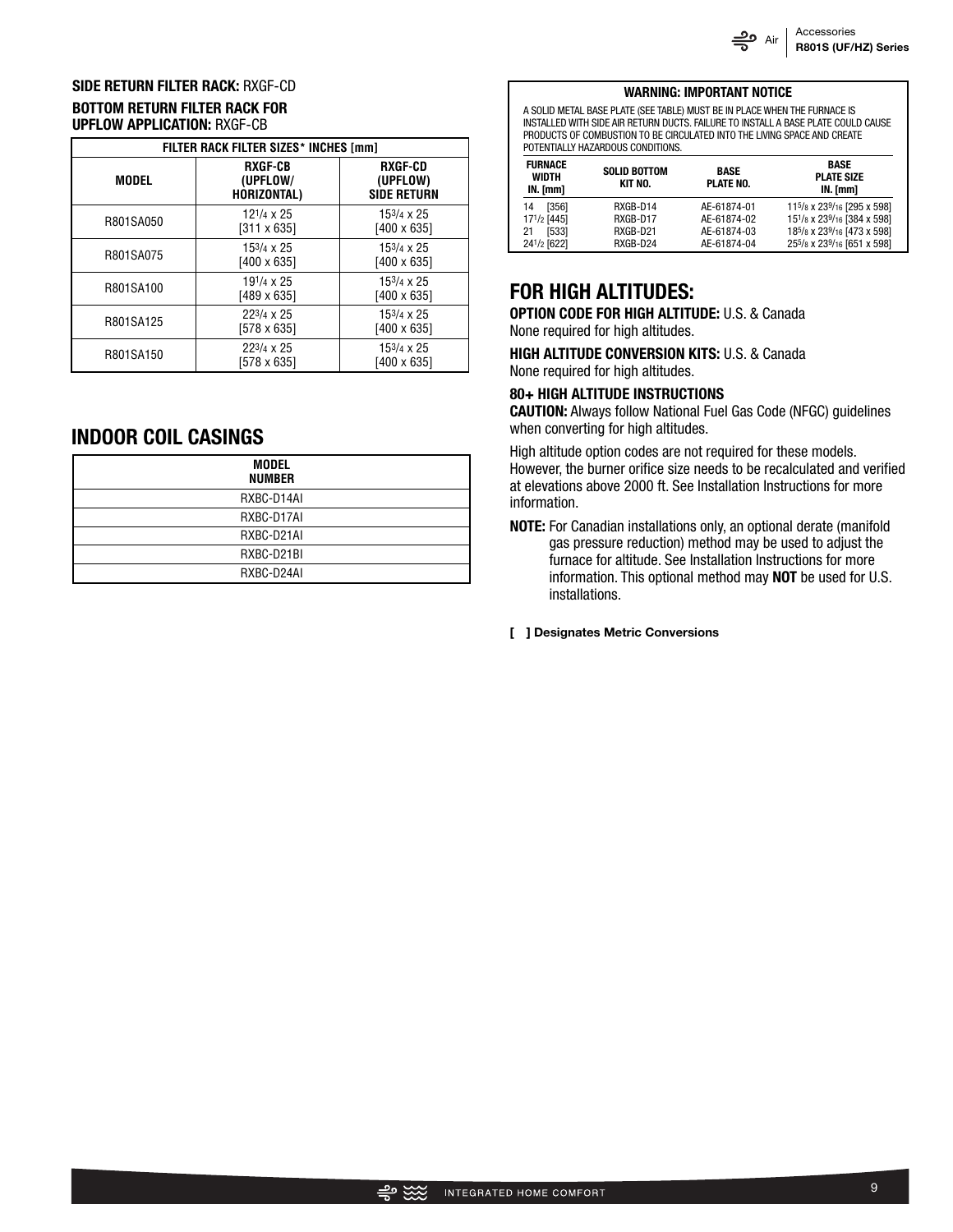## **GENERAL TERMS OF LIMITED WARRANTY\***

Rheem will furnish a replacement for any part of this product which fails in normal use and service within the applicable period stated, in accordance with the terms of the limited warranty.

**\*For complete details of the Limited and Conditional Warranties, including applicable terms and conditions, contact your local contractor or the Manufacturer for a copy of the product warranty certificate.**

Conditional Parts\* (Registration Required) ......Ten (10) Years Heat Exchanger ......................................Twenty (20) Years

 $\frac{q}{r}$  Air  $\frac{Limited \,Warranty}{BR0.15 \, (LFA) \, S}$ 

**R801S (UF/HZ) Series**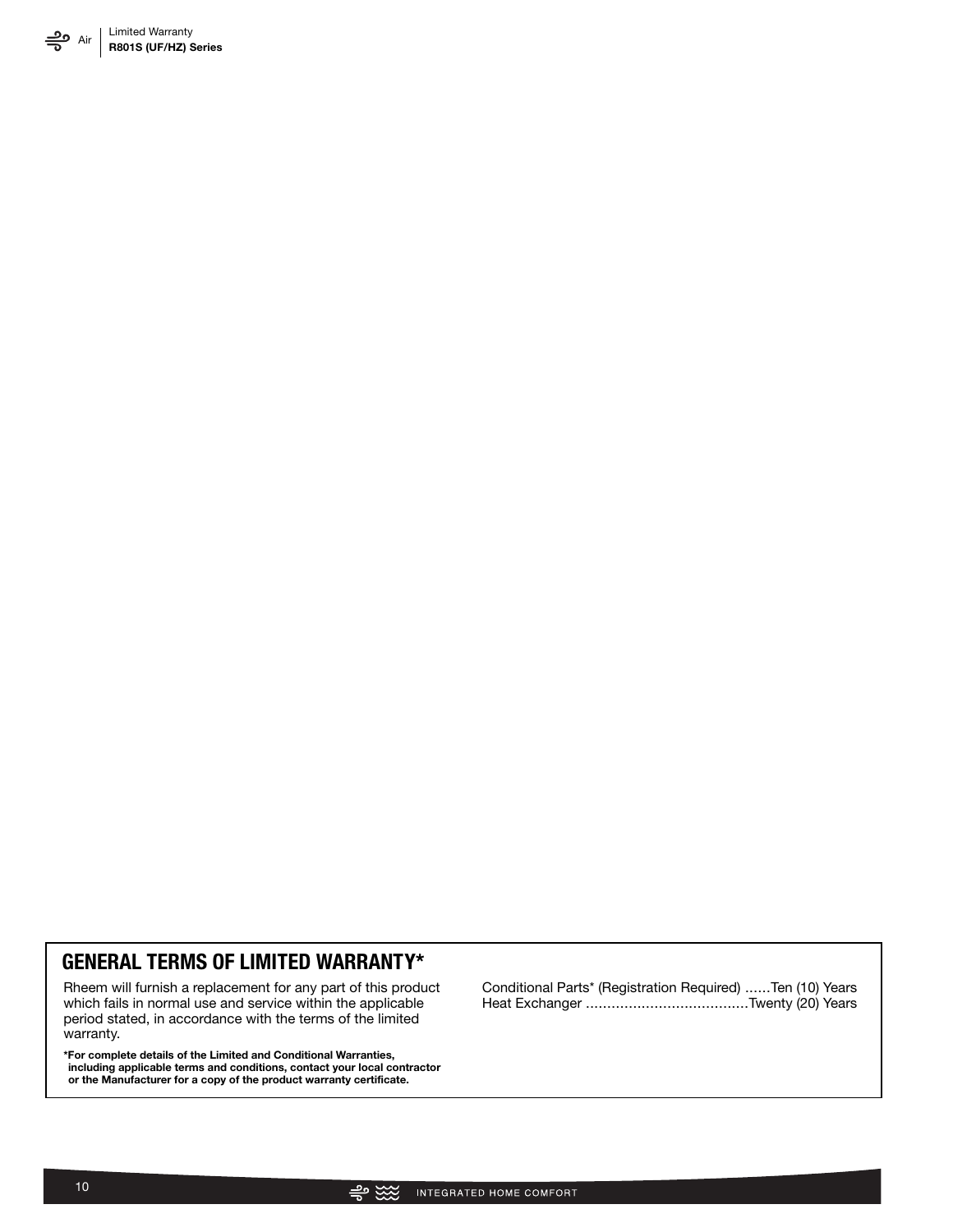